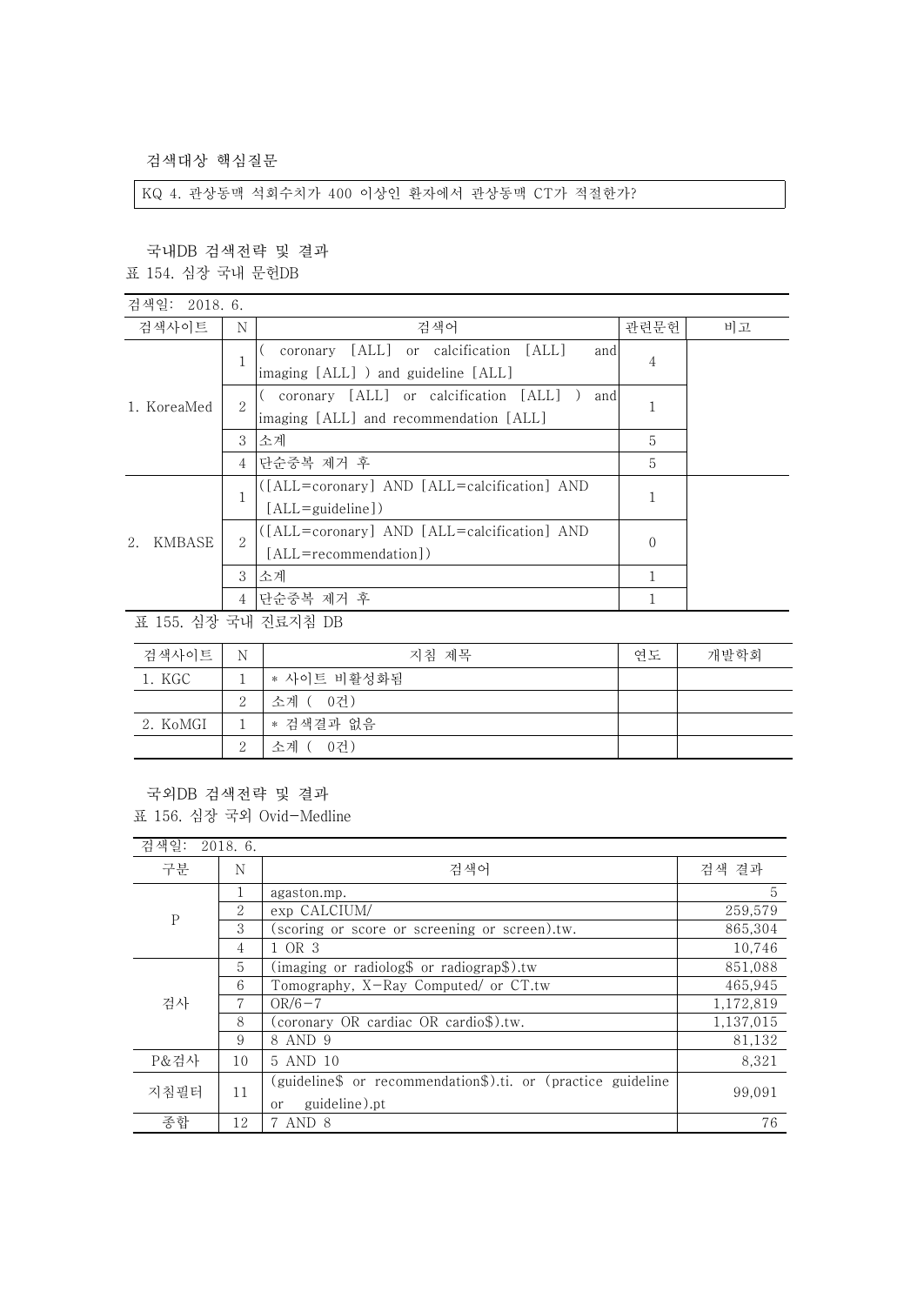표 157. 심장 국외 Ovid-Embase

| 검색일: | 2018.6. |                                                |           |
|------|---------|------------------------------------------------|-----------|
| 구분   | N       | 검색어                                            | 검색 결과     |
| P    |         | (agaston OR CALCLUM):ab, ti                    | 15,062    |
| 검사   | 2       | (imaging or radiolog* or radiograp*):ab,ti     | 1,329,226 |
|      | 3       | 'computer assisted tomography'/exp or CT:ab,ti | 1,085,903 |
|      | 4       | radiodiagnosis/exp                             | 45,857    |
|      | 5       | 4 OR 5 OR 6                                    | 2,501,749 |
|      | 6       | (coronary OR cardiac OR cardio*):ab.ti         | 1,760,884 |
|      | 7       | 7 AND 8                                        | 307,038   |
| P&검사 | 8       | l AND 7                                        | 5,256     |
| 지침필터 | 9       | guideline*:ti OR recommendation*:ti            | 125,895   |
| 종합   | 10      | 8 and 9                                        | 58        |

## 표 158. 심장 국외 GIN

| 검색일: 2018. 6. |         |       |
|---------------|---------|-------|
| N             | 검색어     | 검색 결과 |
|               | agaston |       |
| ↵             | CALCLUM |       |

 $\overline{\phantom{a}}$ 

표 159. 심장 국외 NGC

| 재이<br>$\sim$<br>71<br>뒫<br>Έ<br>ت<br>2010. T<br>$\cup$ . |               |                                 |  |
|----------------------------------------------------------|---------------|---------------------------------|--|
| $\mathbf{v}$<br><b>TA</b>                                | 색어<br>zi<br>ά | -71<br>⊸<br>색<br>וה י<br>셜<br>石 |  |
|                                                          | $- - -$       |                                 |  |